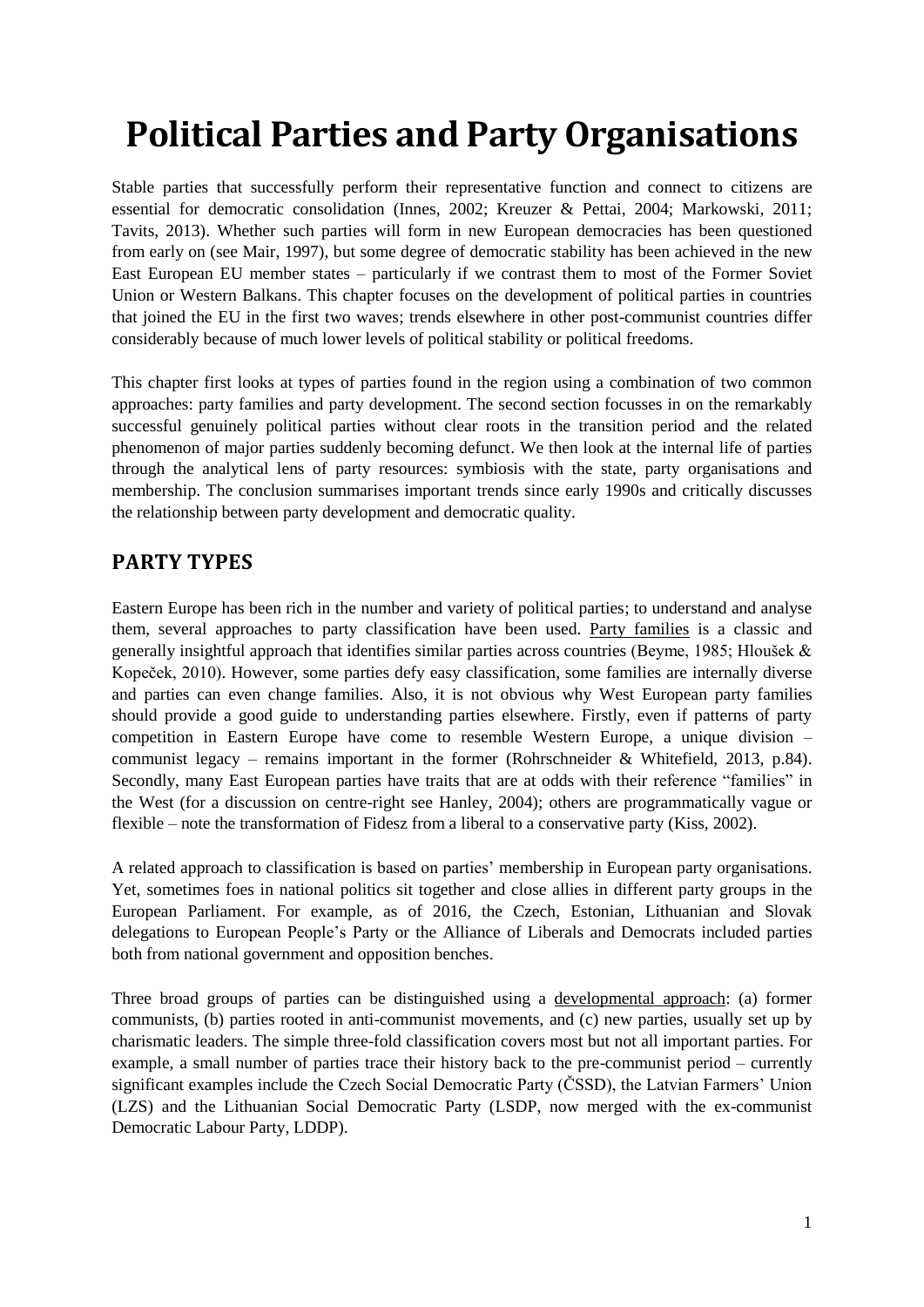1990s saw the astounding reinvention of former communist parties as reformed social democrats. They joined respective party internationals and became central actors in national politics – particularly in Hungary (MSZP), Poland (SLD) and Lithuania (LDDP) (Grzymała-Busse, 2002; Ishiyama, 1997). Former communists are also strong in Bulgaria and Romania (BSP, PSD) where they did not undergo as dramatic a metamorphosis because of the different mode of transition (Grzymała-Busse, 2002; Spirova, 2005).

Initial scholarly interest in ex-communist parties has waned somewhat as predictions about the longterm prospects of SLD and MSZP (Ishiyama 1997) turned out to be premature. SLD became marginalised after 2006 elections and was left out of the Sejm in 2015. MSZP weakened after mass protests following the leaking of its leader's secret speech in 2006; it has remained in the parliament, but in the shadow of Fidesz and its former self. At the time of writing, BSP and PSD as well as the more orthodox Communist Party of Bohemia and Moravia (KSČM) look more stable than successful reformers, bar LDDP

Some communist-era satellites parties have also adapted to democratic party competition, such as the Czech Christian and Democratic Union – Czechoslovak People's Party (KDU–ČSL) and Polish People's Party (PSL). Finally, even where ex-communist parties have all but vanished, some centrist parties have been dominated by former economic or political nomenklatura. Some of them were highly successful in 1990s such as the Estonian Coalition Party (K), its rural sister party People's Union (ERL) and Latvia's Way (LC). The Liberal Democracy of Slovenia (LDS), the dominant party in the country in 1990s, had roots in the former Communist Youth Organisation (Krašovec & Haughton, 2011, p.200).

The weakening of ex-communist parties in Hungary and Poland coincided with the rise of economically left-leaning but socially conservative parties – Fidesz and Law and Justice (PiS). Both can be linked to former anti-communist movements. Still, most parties with roots in anti-communist movements belong to centre-right mainstream, such as the Czech Civic Democratic Party (ODS), Homeland Union – Lithuanian Christian Democrats (TS-LKD), Slovenian Democratic Party (SDS) and Estonian Pro Patria Union (IL). In Poland, both PiS and the more liberal Citizens' Platform (PO) have roots in Solidarity alliance that became a victim of its descendants' success in 2001 and has since turned back into a trade union.

Successful ethno-nationalist radical right parties, largely overlapping with "populist radical right" (Mudde, 2007), have been a concern for the prospects of liberal democracy and have received ample scholarly attention. Some of them have roots in anti-communist movements  $-$  e.g. the League of Polish Families (LPR), the Latvian National Alliance (NA) – while others have tenuous links, e.g. Jobbik (Hungary), Ataka (Bulgaria), Greater Romania Party (PRM), Dawn (Czech Republic), the Slovak National Party (SNS), People's Party – Our Slovakia (ĽSNS) and the Estonian Conservative People's Party (EKRE).

Ethno-nationalist radicals have won modest representation in the parliament – in 2016, they held 10- 20 percent of seats only in Slovakia, Latvia and Hungary. Few have been popular over several years, entered national government or influenced them directly (Minkenberg, 2007, p.36). More worryingly, they have encouraged radical rhetoric among mainstream parties, particularly in Hungary and Slovakia (Pirro, 2015). Ethno-nationalist right has often been strong in countries with prominent ethnic minorities (Bulgaria, Slovakia and Latvia), but also in ethnically rather homogenous Hungary and Poland. On the other hand, ethno-nationalist right was absent from the Estonian parliament 1999- 2015 despite a sizeable Russian-speaking minority in the country.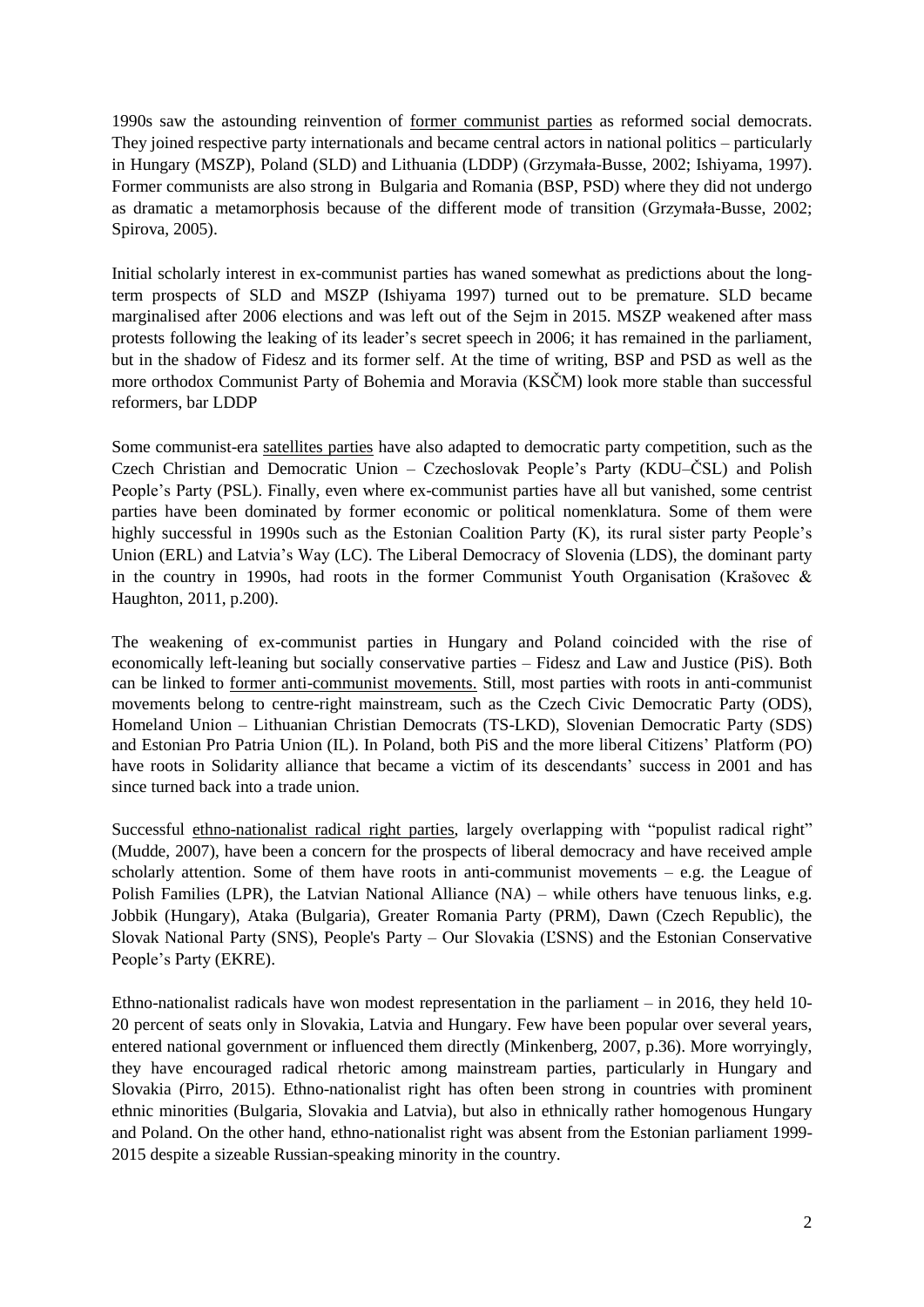Radical right can benefit from the presence of strong ethnic minority parties, particularly if they enter the government (Bustikova-Siroky, 2013). Various incarnations have been in strong in Latvia, where the Harmony Centre (SC) became the largest party in 2011. Minority parties have also been strong in Romania (the Democratic Union of Hungarians, UDMR), Bulgaria (Movement for Rights and Freedom, DPS) and Lithuania (the Electoral Action of Poles). The latter two have at times also been included in national governments. No ethnic minority party has been represented in the Estonian parliament since 1999 as the predominantly ethnic Estonian Centre Party (KE) with roots in the moderate wing of the independence movement has achieved a near-monopoly of ethnic Russian representation. In contrast, in Slovakia, the mostly ethnic Hungarian Most–Híd has recruited Slovak candidates and drove the more traditional Party of the Hungarian Community out of the parliament in 2010.

## **PARTIES: NEW AND OLD**

East European parties, except for pre-communist and communist successor parties, are new compared to nearly all parties in Western democracies. However, a crucial distinction can be made between those with roots in late communist or early post-communist years and those lacking such connections, for example at the level of senior personnel. The continued success of the former has generally contributed to the institutionalisation of the party system established in early 1990s, while the latter – some of which were already discussed at the end of previous section – have often disrupted the fragile equilibrium.

Tracing the development of parties poses problems. In the first parliaments, broad movements split up as other issues than communist/anti-communist dimension took precendence – largely a natural development reflecting changes in political and social conditions. This disintegration was often followed by some consolidation in the form of mergers (e.g. the setting up of Solidarity Electoral Action, AWS in Poland) and disappearance of minor parties, but also by further splits and other forms of reorganisation. The transformations have often been complex, involving several parties or alliances exchanging political personnel in various directions.

Telling old and new parties apart is complicated as: (a) there have been considerably more electoral coalitions – that can obscure their constituent parties – than in Western Europe (Ibenskas, 2015; Marinova, 2015) and (b) many seemingly new formations have been strongly related to previously existing ones.

Coalitions were common in early post-communist elections, but have remained prominent in Latvia, Lithuania, Poland and Romania. In 2010 Latvian parliamentary elections, all six "electons" – to use a common name for parties and coalitions (Sikk, 2013) – winning seats were electoral coalitions. Some countries have discouraged coalitions by setting them higher electoral thresholds (Lithuania, Poland) or prohibiting them in parliamentary elections (Estonia). Such measures were introduced to prevent (temporary) coalitions that can slow down party system consolidation by helping parties to enter parliament without ensuring cooperation later. However, some coalitions have endured over a number of elections and developed permanent organisational links, e.g. Fidesz and Christian Democratic People's Party (KDNP) in Hungary (since 2006) and the Union of Greens and Farmers in Latvia (ZZS, since 2002). Some electoral coalitions have transformed into proper parties, e.g. Unity (*Vienotiba*) after winning 2010 elections in Latvia. Yet other coalitions have been pragmatic and short-lived, particularly those in Romania or involving the Lithuanian LSDP.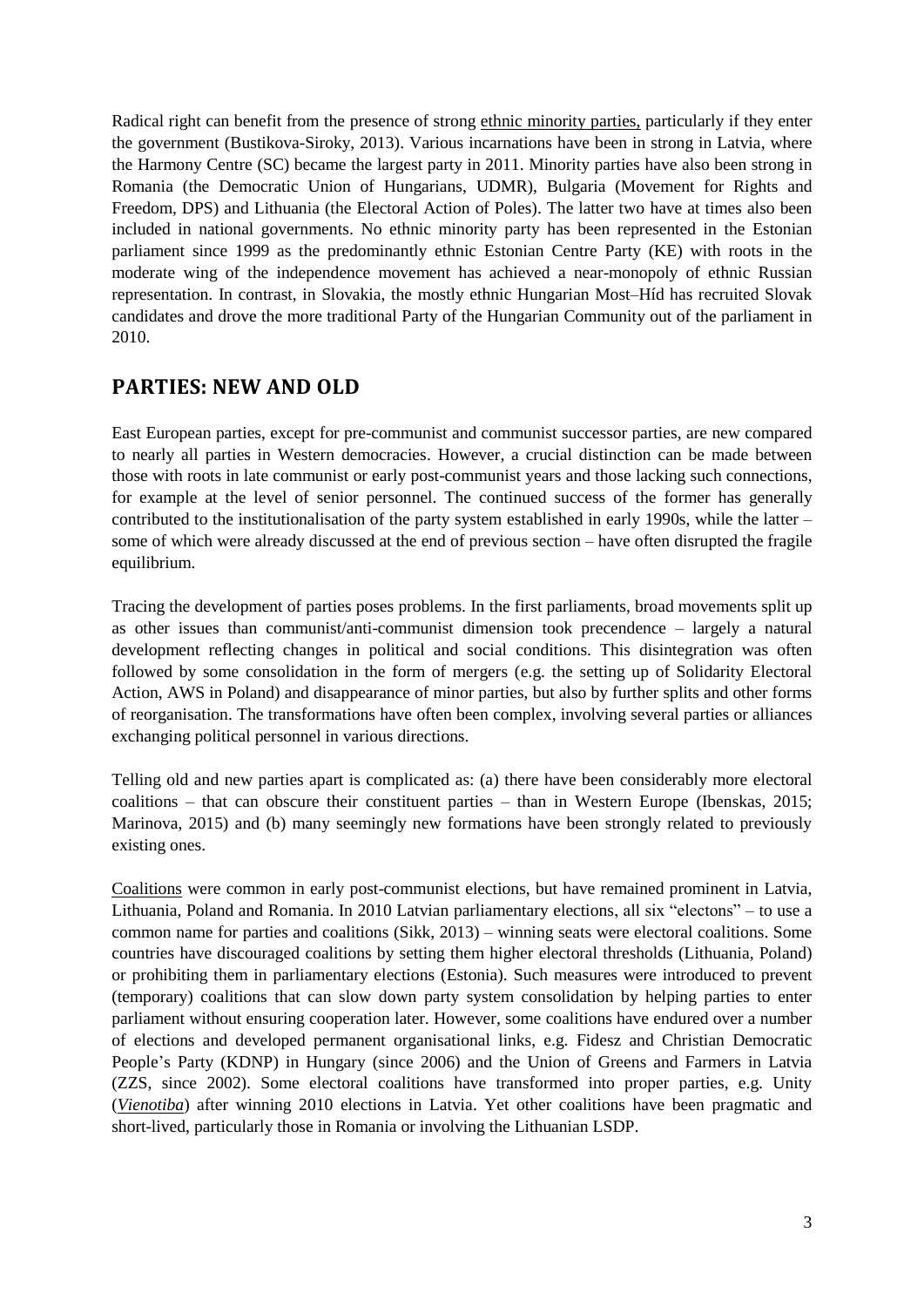Coalitions, splits and mergers make identifying new political parties difficult. An important distinction regards parties set up by leading figures of established parties and those with weak or no links to existing party politics. Such genuinely new parties (Sikk, 2005) have often been remarkably successful (see [Table 1\)](#page-3-0) – six of their leaders became prime ministers after their first election (LS, JL, NDSV, PMC, RP, GERB). To these we can add: (a) parties that won the biggest number of votes but did not form a government (PS and DP), (b) Smer (Slovakia) that became truly successful only in its second election and (c) the Latvian People's Party (TP), created by a former independent Prime Minister who occupied the office soon again. Some genuinely new parties have been radical right populists (Jobbik, PRM) or more vaguely populist (Polish Self-Defence, Lithuanian TPP and DP). Others have been post-materialist with an East European flavour (the Greens in Czechia and Estonia), anti-political promoting electoral reform (Kukiz in Poland) or single-issue parties (the Lithuanian Way of Courage promised to tackle a supposed paedophile ring).

<span id="page-3-0"></span>

| Table 1 Genuinely new parties $(V > 15\%)$ |  |
|--------------------------------------------|--|
|--------------------------------------------|--|

| Party                                    | Country         | election | First <sub>Votes</sub> % | Leader             | <b>Political office</b><br>after election            |
|------------------------------------------|-----------------|----------|--------------------------|--------------------|------------------------------------------------------|
| National Movement Simeon II (NDSV)       | <b>Bulgaria</b> | 2001     | 42.7                     | Simeon Borisov     | <b>PM</b>                                            |
| Citizens for European Development (GERB) | <b>Bulgaria</b> | 2009     | 39.7                     | Boyko Borisov      | <b>PM</b>                                            |
| Party of Miro Cerar (PMC)                | Slovenia        | 2014     | 34.6                     | Miro Cerar         | <b>PM</b>                                            |
| Positive Slovenia (PS)                   | Slovenia        | 2011     | 28.5                     | Zoran Janković     |                                                      |
| Labour Party (DP)                        | Lithuania       | 2004     | 28.4                     | Viktor Uspaskich   |                                                      |
| Res Publica (RP)                         | Estonia         | 2003     | 24.6                     | <b>Juhan Parts</b> | <b>PM</b>                                            |
| New Era (JL)                             | Latvia          | 2002     | 24.0                     | Einars Repše       | <b>PM</b>                                            |
| Zatlers' Reform Party (ZRP)              | Latvia          | 2011     | 20.8                     | Valdis Zatlers     |                                                      |
| New Union (Social Liberals) (NS-SL)      | Lithuania       | 2000     | 19.6                     | Artūras Paulauskas | Speaker                                              |
| ANO2011                                  | Czechia         | 2013     | 18.7                     | Andrej Babiš       | Minister of Finance                                  |
| Liberal Union (LLS) <sup>a</sup>         | Lithuania       | 2000     | 17.3                     | Rolandas Paksas    | <b>PM</b>                                            |
| Jobbik                                   | Hungary         | 2010     | 16.7                     | Dávid Kovács       |                                                      |
| TOP 09                                   | Czechia         | 2010     |                          |                    | 16.7 Karel Schwarzenberg Minister of Foreign Affairs |
| <b>National Resurrection Party (TPP)</b> | Lithuania       | 2008     | 15.1                     | Arūnas Valinskas   | Speaker of Seimas                                    |

Note: <sup>a</sup> LLS had a single MP before 2000, but transformed entirely in 1999.

All genuinely new parties have used some "populist" anti-establishment rhetoric, easily explained by their outsider status. However, the most successful ones (nearly all in [Table 1\)](#page-3-0) have had a centrist or liberal outlook and have been dubbed "centrist populists" or "unorthodox parties" (Učeň, 2007; Pop-Eleches, 2010). Often, they have fought on an ideological territory of established parties, mostly distinguishing themselves by "newness" (Sikk, 2011) – a combination of charisma, projected integrity, and competence, sometimes combined with calls for democratic reforms (Hanley & Sikk, 2013). A mainstream, catch-all appeal has been a crucial factor behind their success – even if extremist parties in general outperform centrists (see Ezrow et al., 2014 whose data includes only one party from Table 1). Such anti-establishment reform parties have been successful both in economic good and bad times, but benefit from rising levels of perceived corruption in relatively less corrupt countries (Hanley & Sikk, 2013). Notably, mainstream genuinely new parties have been conspicuous by their absence in Romania where corruption has been highest among the countries covered in this chapter until recently.

[Figure 1](#page-4-0) shows the distribution of seats won by genuinely new parties in elections by countries. Their average success has been lowest in Hungary and Romania and highest in Bulgaria, Slovenia and Lithuania. There is significant within-country variation – nearly all countries have had elections where genuinely new parties won no seats and elections where they have been highly successful, reaching near-majority twice in Bulgaria. [Figure 2](#page-4-1) shows no overall trend over time, but genuinely new parties have become more successful in two periods: (a) between 2000 and 2005, shortly before or after the countries joined the EU and (b) since 2010, Czechia and Slovenia – with previously stable party systems – experienced two consecutive elections with high levels of genuinely new party success.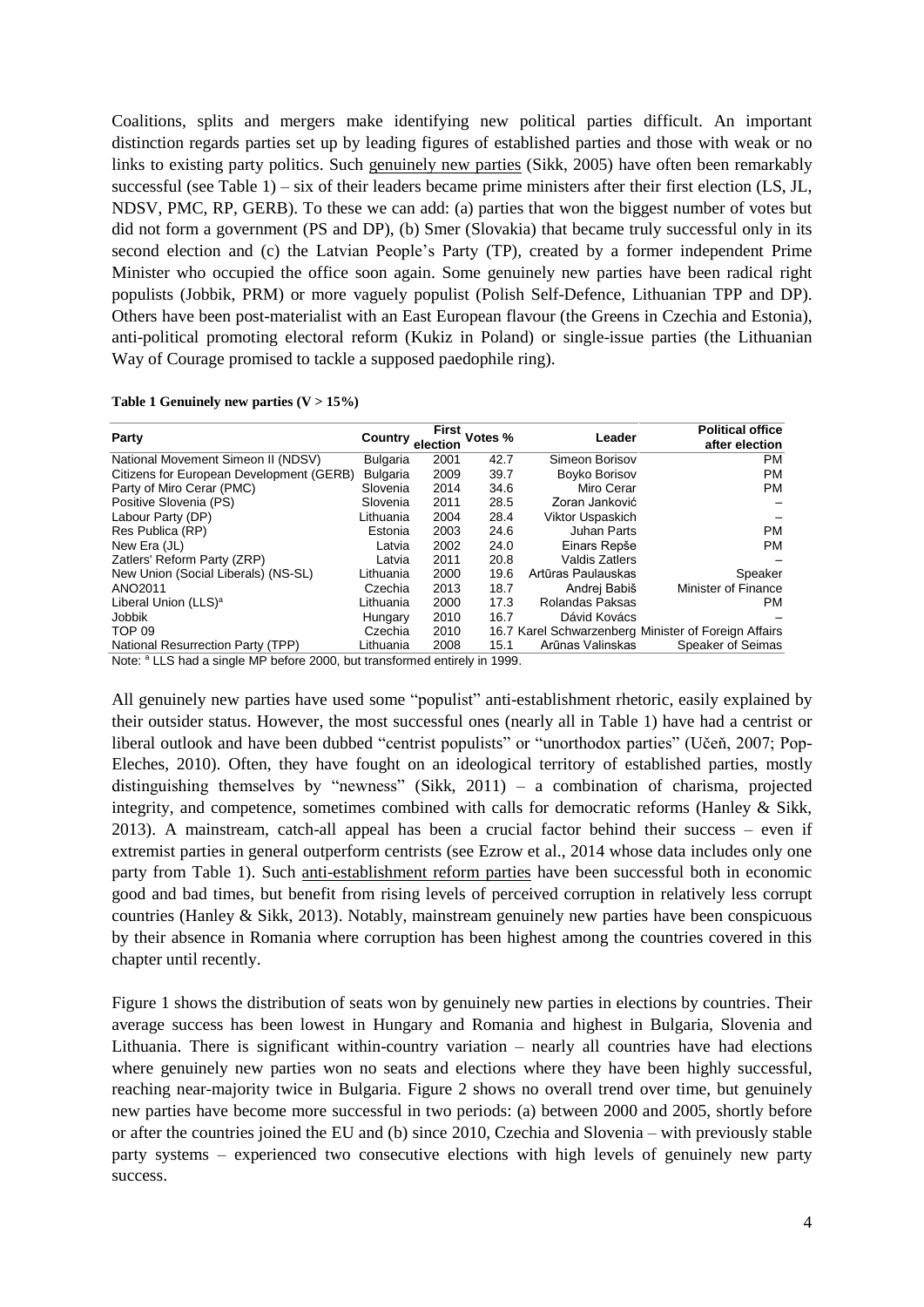Most of the successful new parties have burned out quickly. NDSV, PS, ZRP, NS-SL and TPP saw their popularity plummet almost immediately after their initial success. LLS, RP and JL lost independent existence following mergers with older parties, but many of their leaders continue in national politics. Of the parties listed in [Table 1,](#page-3-0) only DP managed to survive more than a decade in its original form, albeit obtaining a new legal identity to avoid charges of fraudulent funding. By 2016, some newer parties (GERB, ANO2011, TOP09) had retained considerable support or increased it (Jobbik).

#### <span id="page-4-0"></span>**Figure 1 Genuinely new parties in elections (by countries)**



Note: Horizontal dashes show average share of seats won by genuinely new parties. Source: Author's calculations. Data: allansikk.eu/HBEEP

<span id="page-4-1"></span>



Source: Author's calculations. Data: allansikk.eu/HBEEP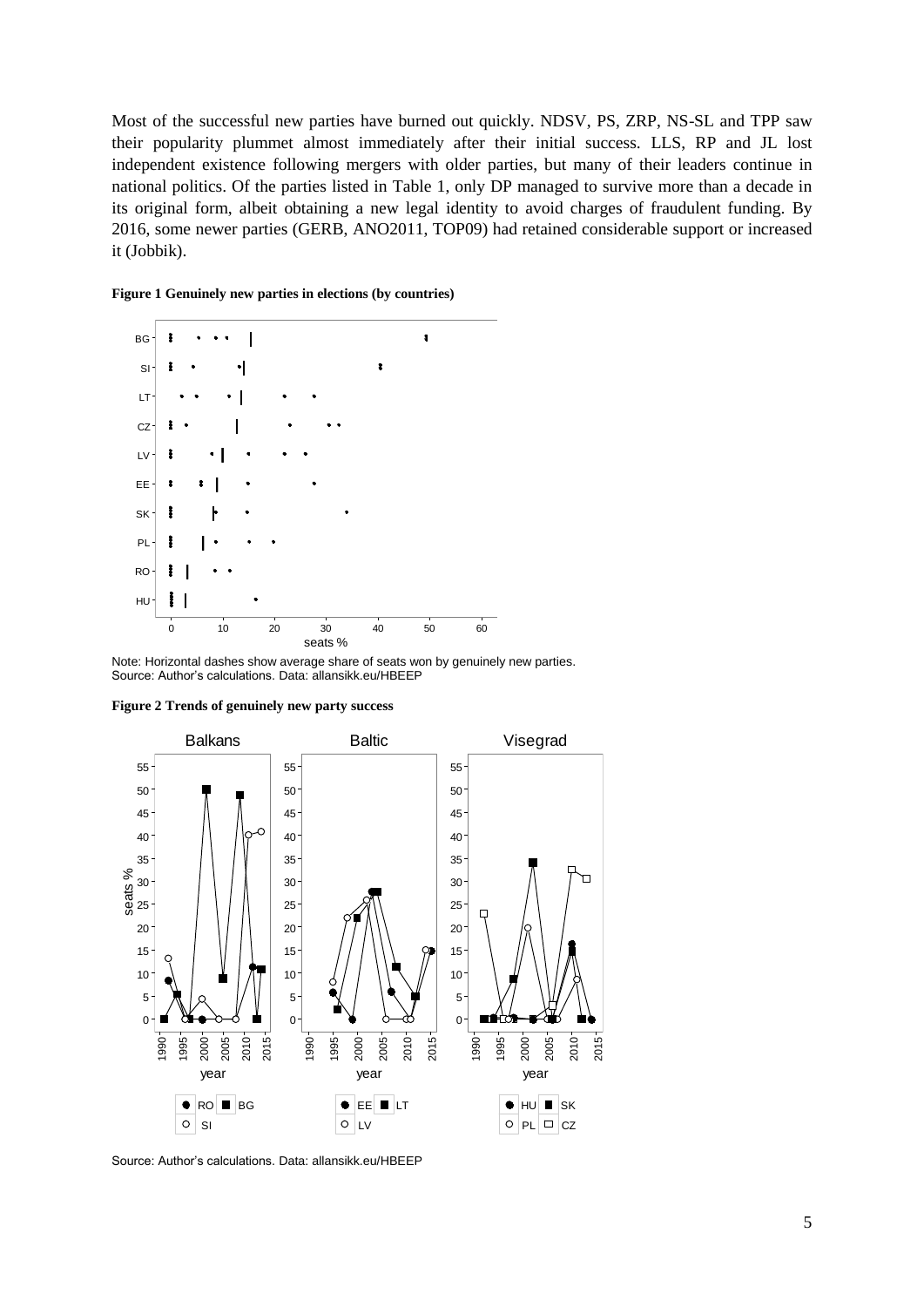In parallel with the breakthroughs of genuinely new parties, several parties that dominated political systems in 1990s have disappeared without leaving easily identifiable descendants. Eight parties leading governments for years were no longer in the parliament or existence by 2016: AWS and SLD (Poland); K (Estonia), LC and TP (Latvia); People's Party – Movement for a Democratic Slovakia (HZDS) and Slovak Democratic and Christian Union – Democratic Party (SDKÚ-DS); and LDS (Slovenia). Other key parties from 1990s and 2000s have been severely weakened, e.g. ODS in Czechia and MSZP in Hungary. However, such "party deaths" may not be as tragic as the term implies. A party may have simply achieved its core aims, e.g. parties whose raison d'être was defeating communism were redundant once it was achieved. Parties can also liquidate if the objectives of their leaders or patrons have been achieved, e.g. favourable laws passed or personal fortunes amassed. Either way, leaders of defunct parties may still (happily!) continue in politics or (possibly more happily!) enjoy political retirement as wealthy businesspeople. Obviously, for some parties, disappearance may be tragic and it is empirically difficult to test the "achievement of aims" hypothesis, even though parties often decay following scandals and many former leaders of defunct parties did become wealthy following their spell in government. This could mean that some parties or leaders may be motivated less by the prospect of re-election but try to achieve as much as possible while in power, regardless of political costs (Sikk, 2006: 154-56). If so, such "disposable" parties undermine a core principle of electoral (retrospective) accountability, particularly as they set examples for other political entrepreneurs. Finally, persistence and change can also go together – despite the instability of the Lithuanian party system, the two parties (TS-LKD and LSDP) that dominated almost all governments in the 25 years after the fall of communism, remained the largest parliamentary parties in 2016.

# **PARTY ORGANISATION**

In order to perform their essential functions properly, parties need at least some form of organisation. They need to coordinate activities between different fora, such as the government, the parliament, regional and local politics, members, candidates and voters, and reach different voters and regions in a country. East European parties have been diverse in terms of their organisation and eager to innovate around classical models of party organisation. In particular, they have been skilfully substituting traditional partisan resources of membership and organisational structure by others such as money, visible leaders or easily digestible campaign messages.

Parties' organisational features can partly be linked to their developmental paths. For example, despite limited electoral appeal, the Czech communist successor party KSČM has retained one of the biggest membership organisations in the region (Linek & Pecháček, 2007). Recent studies have shown that party organisation and membership base can be beneficial for parties' electoral success (Tavits, 2013; Ibenskas, 2014), still offering limited protection against subsequent failures (Hanley, 2015).

Even if membership organisations have benefitted some parties, the parties in the region are very diverse. In contrast, genuinely new parties have often been set up by political entrepreneurs with easy access to money for marketing to compensate for a lack of a proper organisation (at least initially). Parties broadly emulating the "business firm" model of Silvio Berlusconi's *Forza Italia* (Hopkin & Paolucci, 1999) have been common in Central and Eastern Europe – e.g. the Czech ANO2011 and Lithuanian DP with a degree of fusion between party organisation and its leader's business (Tomšič  $\&$ Prijon, 2013; Olteanu & Nève, 2014).

Other resources that have compensated for rudimentary organisation are easy-to-digest "populist" messages and charismatic and prominent leadership. Many new parties have very weak organisations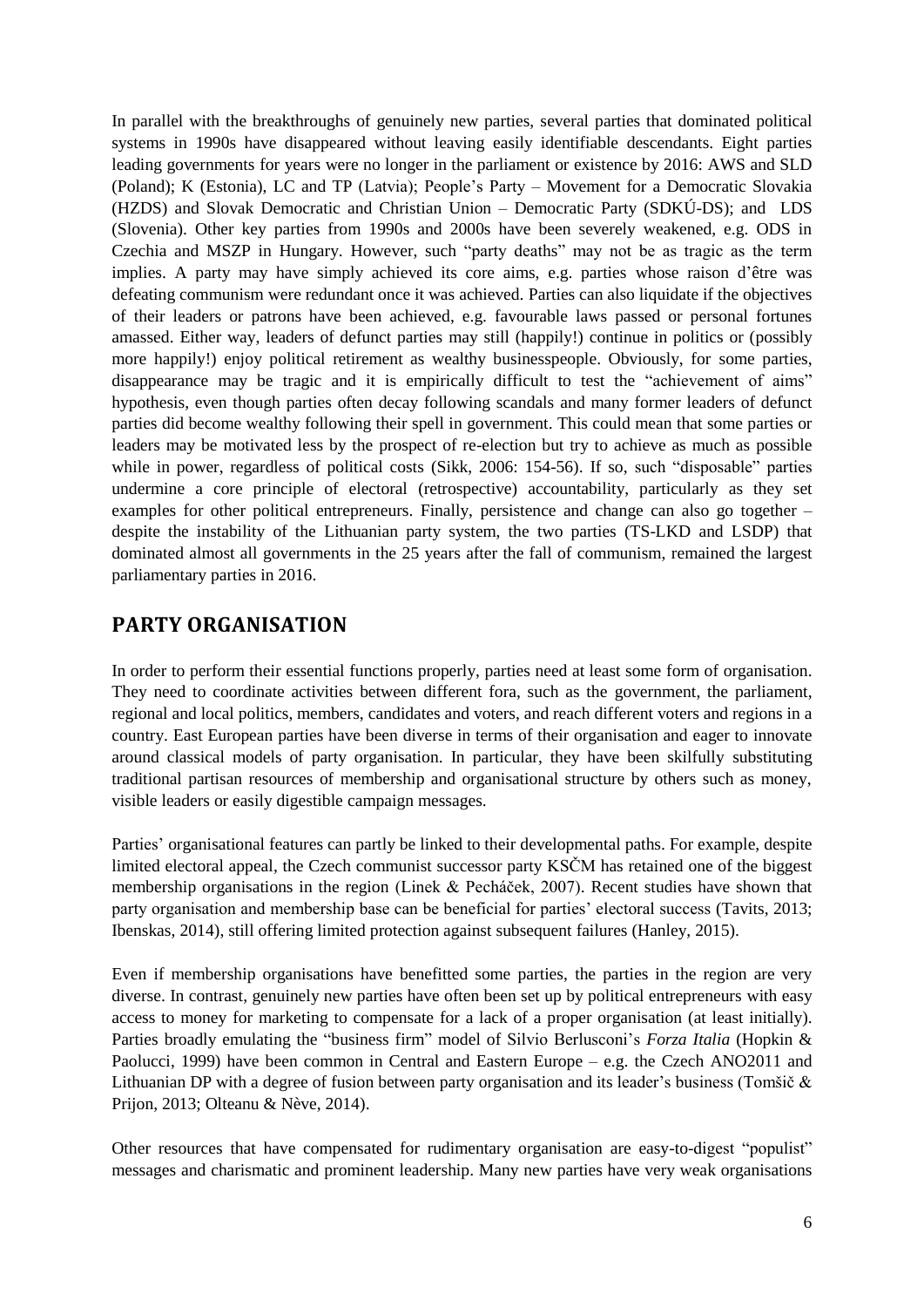simply because they have often been created very shortly before elections – as little as six (SMC) or eleven (NDSV) weeks prior. Brand-new parties with only a handful of members can have advantages – competitors and the media have less time to discover or invent skeletons in cupboards and leaders face little internal pressures from members. For such parties (also in Western Europe) membership and organisation matter relatively little, certainly in terms of initial success. Still, organisational weakness has been a key reason why most of the genuinely new parties have fizzled out fast. Those more successful over time – e.g. Smer, JL (later transformed into Unity), DP and GERB – have usually went on to develop more intricate organisations.

Another important development has been the growing symbiosis of political parties and the state (Kopecký, 2006). All countries have introduced direct public funding to political parties, finally in Latvia in 2010 (Biezen & Kopecký, 2014). Established "resource-poor and power-hungry" parties, in particular, have benefitted from increased public funding in addition to resources provided by party patronage when in power (Kopecký & Spirova, 2011, p.897; Kopecký et al., 2012). Financial dependence on public funding is notably higher among East European parties compared to most of their West European counterparts*.* The availability of public funding for political parties has lowered incentives for parties to seek resources (financial and otherwise) elsewhere by developing strong membership organisation and links with the rest of the society (ibid, p.171). Public subsidies have also helped benefitting parties to survive even following electoral backlashes (e.g. in Poland, see Casal Bértoa & Walecki, 2014). Still, genuinely new party successes show that cartelisation at the level party system has been limited. The combination of a privileged status and policy space constrained by Europeanisation/globalisation space (Blyth & Katz, 2005) has made established parties complacent, blaming forces beyond their control for unpopular or ineffective policies. Ironically, that has partly helped to prepare ground for electoral earthquakes by anti-establishment reform parties.

Levels of party membership have been falling in Eastern Europe, in line with the trends in the West, albeit from a lower starting point. Van Biezen et al (2012) report that party membership remains below the European average except in Bulgaria, Estonia and Romania. In the decade until late 2000s, it dropped everywhere by 25 percent or more, except in Estonia and Poland (ibid, p. 32). Some countries have established rather stringent membership requirements – particularly Romania and Slovakia where respectively 25,000 and 10,000 founding members are required for registration. In contrast, fewer than 50 founding members are required in Bulgaria, Hungary and Poland (Cabada et al., 2014: 108-9). Such requirements are not necessarily reflected in overall party membership levels, e.g. it remains low in Slovakia. While required membership is medium in Estonia (1,000, 500 from 2014), the membership lists are public. To protect themselves against defections, parties usually maintain a healthy surplus of members as only officially registered parties can contest parliamentary elections.

[Figure 3](#page-7-0) shows trends in party membership and identification based on European Social Survey until 2010 (when a question on party membership was last included). It shows notable decreases in membership almost everywhere. Countries with higher levels of membership have also seen a notable drop in party identification between 2008 and 2010, particularly pronounced in Slovenia and Czechia that experienced party system ruptures in that period.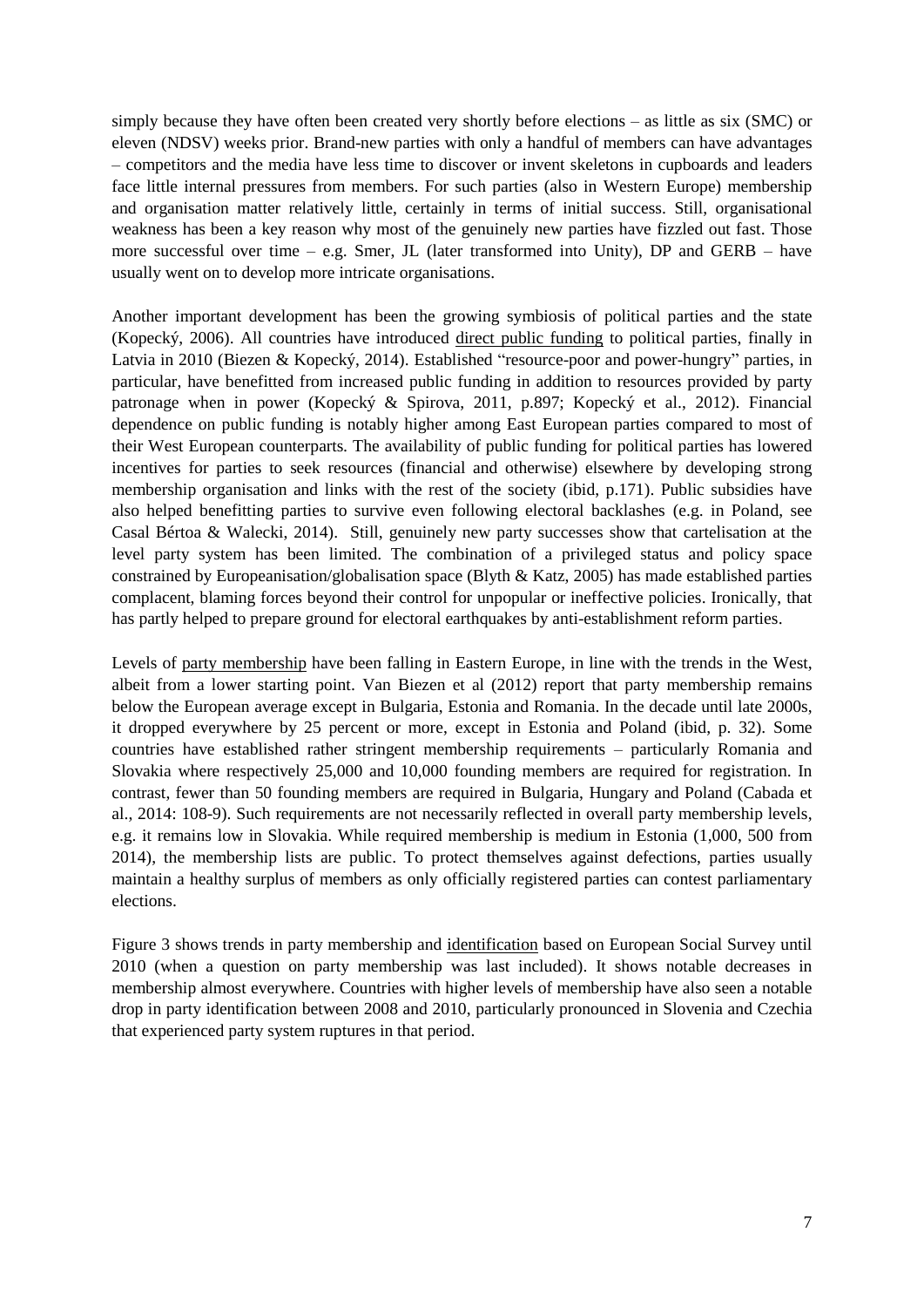<span id="page-7-0"></span>**Figure 3 Trends in party identification and party membership**



Source: European Social Survey, author's calculation (weights applied). Data: allansikk.eu/HBEEP

[Figure 4](#page-8-0) shows that voters' attachment to parties is generally very weak. Strong identification is strikingly low in Estonia and Slovenia despite relatively high membership levels – even many members do not feel "very close" to their parties. On the other hand, closeness is substantially stronger than party membership in countries with low membership levels, particularly in Hungary. Only Bulgaria has both high levels of identification and membership. Hence, one should be careful with interpreting survey-based membership figures (although perhaps more reliable than figures reported by parties) as an indicator of strength between parties and the society at large. Links can be relatively strong where membership is relatively low and vice versa.

Also, stronger party identification does not necessarily bode well for democracy – Hungary and Bulgaria have recently experienced democratic setbacks. Strong identification might not be conducive for liberal democracy if it is the effect of parties that are over-institutionalised, personalistic, heavily involved in patronage or cultivating clientelist linkages. Such linkages may promote electoral stability (Gherghina, 2014), but could in the longer run be even more dangerous for the quality of democracy than political fragmentation or party system dynamism (Enyedi, 2016; Gurov & Zankina, 2013; Schedler, 1995). Finally, large membership and forms of active engagement (e.g. internal ballots) that link leadership directly to individual members may in fact be a form of elite control. Genuine intraparty democracy entails development of mid-level structures to promote deliberation and act as an incubator for alternative leadership (Enyedi, 2014). For that, large membership may not necessarily be required given the pan-European tendency away from amateur politicians and politics becoming a profession rather than a vocation (Biezen & Poguntke, 2014).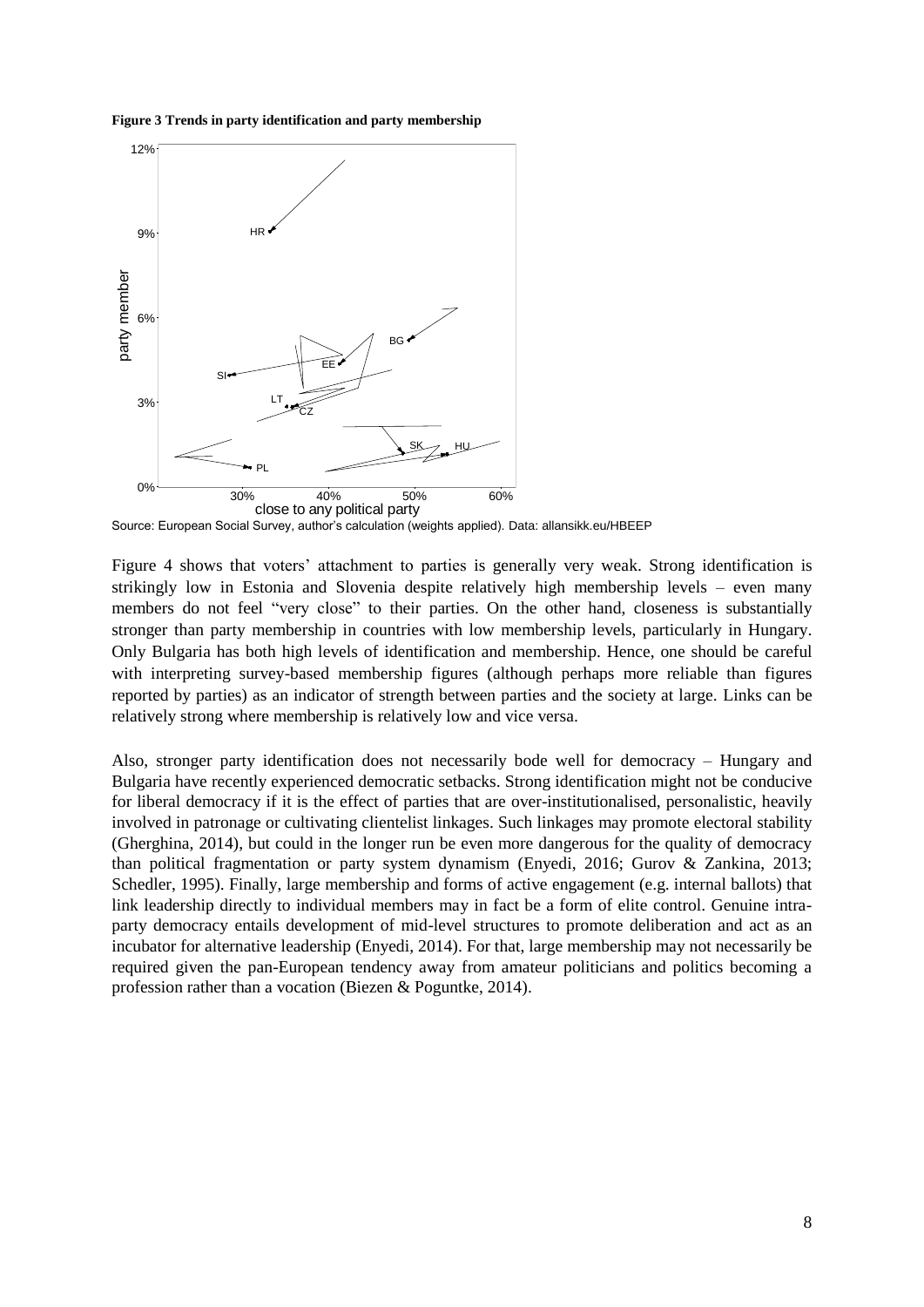#### <span id="page-8-0"></span>**Figure 4 Feeling of closeness to a political party (by countries, 2010)**



Note: Dashes show the overall level of party membership. Those in the first three categories reported some closeness to a political party ("not close at all" combined with "not close"). Source: European Social Survey, Round 5, author's calculations (weighted). Data: allansikk.eu/HBEEP

Our understanding of how political parties work and how it is linked to party system stability, electoral volatility and democratic quality has until recently been constrained by limitations of comparative data. Recently, more data spanning space and time has been collated. One major new direction in party studies is the extant research on party regulation. The region has been characterised by restrictions on party registration (deposits, membership requirements and ideological limitations), yet limited regulations on internal party affairs; considerable state subsidies, yet light oversight of party finances (Casal Bértoa & van Biezen, 2014). However, the effects and determinants of party regulation need further research based on the accumulated data. Another extant stream of literature focuses on electoral candidates that can be seen as a link between parties as membership and electoral organisations. Thanks to greater availability of data, new insights have been gained about campaigns and district-level spending (Trumm, 2015, based on Comparative Candidates Survey), the role of parties in inhibiting female representation (Allik, 2015) as well as general patterns of candidate change as an key aspect of party change (Sikk & Köker, 2015).

## **CONCLUSION**

Representative democracy needs institutionalised parties and party systems, but there are only limited signs of either in Eastern Europe. Excessive change and fragmentation makes it more difficult for voters are to understand the available electoral options and for parties to coordinate legislative and executive activities. Nearly all countries discussed in this chapter have seen breakthroughs by often vaguely defined but extremely popular new parties with no roots in previously existing political parties. It looks likely that political parties and party systems here (but also in West Europe, e.g. Spain, Greece, Italy, Austria, Germany, Netherlands) are converging towards a new equilibrium of party politics where new parties are frequent and innovative (not necessarily in a positive sense) in their ideological profiles and organisational features (e.g. memberless parties, see Mazzoleni & Voerman, 2016).

Many argue that stable parties are necessary  $-$  but not sufficient  $-$  for the quality of democracy (Mainwaring, 1999; Casal Bértoa, 2014); yet even stability itself cannot be the sole aim. Some stability in parties is necessary for accountability, responsiveness and quality of representation, but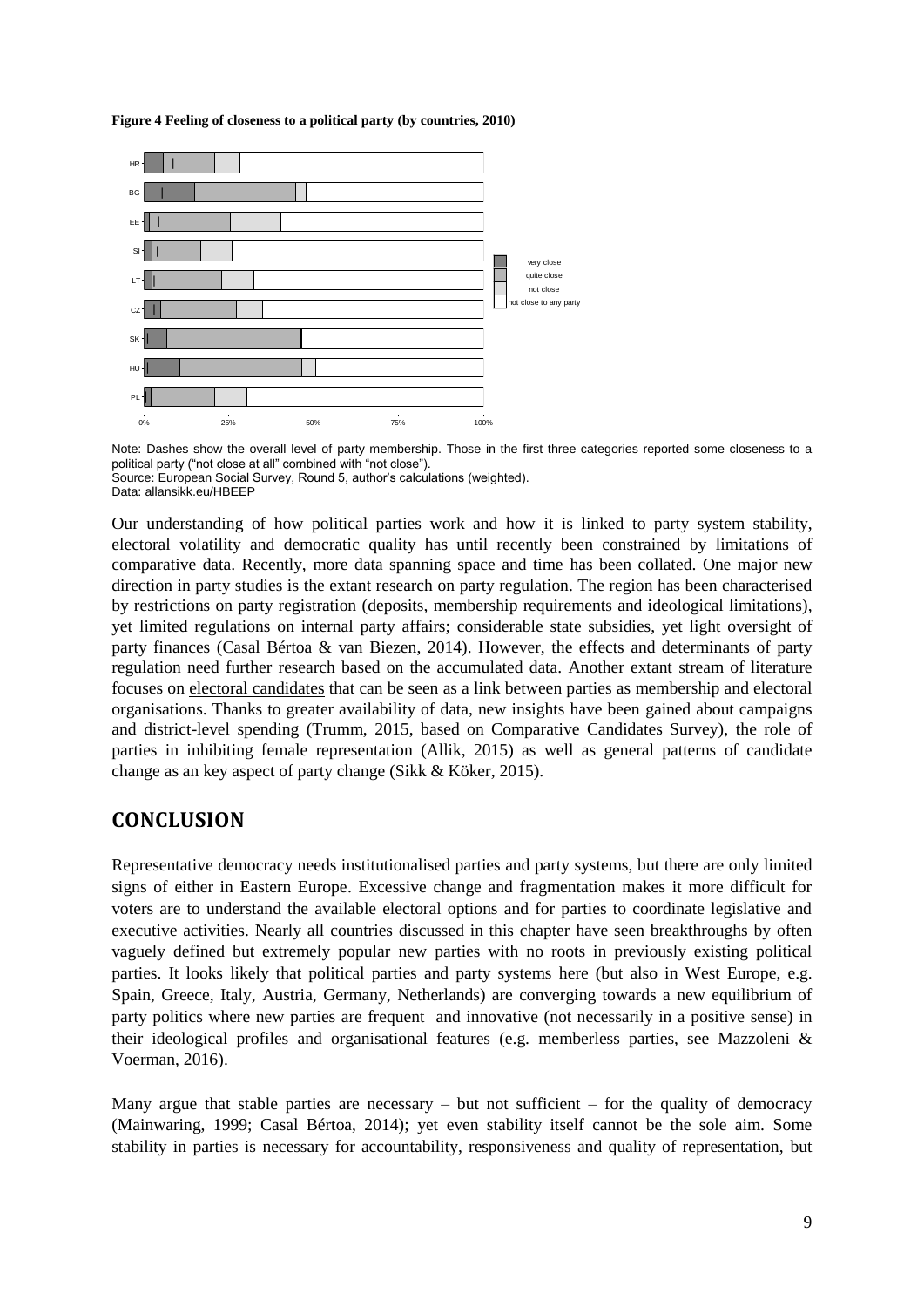democratic party systems need to be open so that new parties can reflect social changes and "underperforming" parties could be replaced by prophets and purifies, respectively (Lucardie, 2000).

Perhaps the most striking observation when comparing earlier literature on party consolidation with more recent developments how premature many of the predictions in literature were regarding institutionalisation. Electoral ruptures have occurred in the face of seeming stability that might have been stagnation in disguise – e.g. the recent the double earthquakes in Czechia and Slovenia or the downfall of the former communist parties in Hungary and Poland. Yet, there is little evidence that instability poses the worst problem for democracy – if anything, the recent political dominance of conservative forces in Poland and Hungary seems to be more problematic, echoing Anna Grzymała-Busse's arguments about the importance of healthy party completion for preventing excessive state capture (2007). It is worth keeping in mind that institutionalized parties and party systems may or may not be consolidated democracies. (Hicken & Martinez Kuhonta, 2011) .

From a normative point of view one may nostalgically lament that the "golden age" of West European party politics (that probably never was, see Webb, 2002, p.11) has not reached Eastern Europe. The odds were always against it as the region democratised in an era of "post-modern" politics (Kitschelt et al., 1999) where the context of party formation led them to resemble contemporary parties in the older democracies (Biezen, 2005) or even leap-frog them. Can democracy survive or thrive in the new era of party politics? It could be difficult, but civil society, domestic interests and international actors must strive to make the unstable kind of party politics serve the quality of democracy as best as it can. Alternatives – such as stable mass-membership parties with clear ideological profiles based on "frozen" conflict dimensions, backed up by voters with strong partisan attachments – may no longer be possible in Central and Eastern Europe or elsewhere, as Western Europe is experiencing deinstitutionalisation, too (Chiaramonte & Emanuele, 2015).

### **BIBLIOGRAPHY**

- Allik, M. (2015) Who stands in the way of women? Open vs. closed lists and candidate gender in Estonia. *East European Politics*, 31 (4), pp.429–451.
- Beyme, K. von (1985) *Political Parties in Western Democracies*. Aldershot, Gower.
- Biezen, I. v. & Poguntke, T. (2014) The decline of membership-based politics. *Party Politics*, 20 (2), pp.205– 216.
- Biezen, I. van (2005) On the theory and practice of party formation and. *European Journal of Political Research*, pp.147–174.
- Biezen, I. van & Kopecký, P. (2014) The cartel party and the state: Party-state linkages in European democracies. *Party Politics*, 20 (2), pp.170–182.
- Biezen, I. van, Mair, P. & Poguntke, T. (2012) Going , going , . . . gone ? The decline of party membership in. *European Journal of Political Research*, 51 (1), pp.24–56.
- Blyth, M. & Katz, R. (2005) From Catch-all Politics to Cartelisation: The Political Economy of the Cartel Party. *West European Politics*, 28 (1), pp.33–60.
- Bustikova-Siroky, L. (2013) Revenge of the Radical Right. *2nd European Conference in Comparative Electoral Research*, 47 (August), pp.1–33.
- Cabada, L., Hloušek, V. & Jurek, P. (2014) *Party Systems in East Central Europe*. Lanham, MD., Lexington Books.
- Casal Bértoa, F. (2014) Party systems and cleavage structures revisited: A sociological explanation of party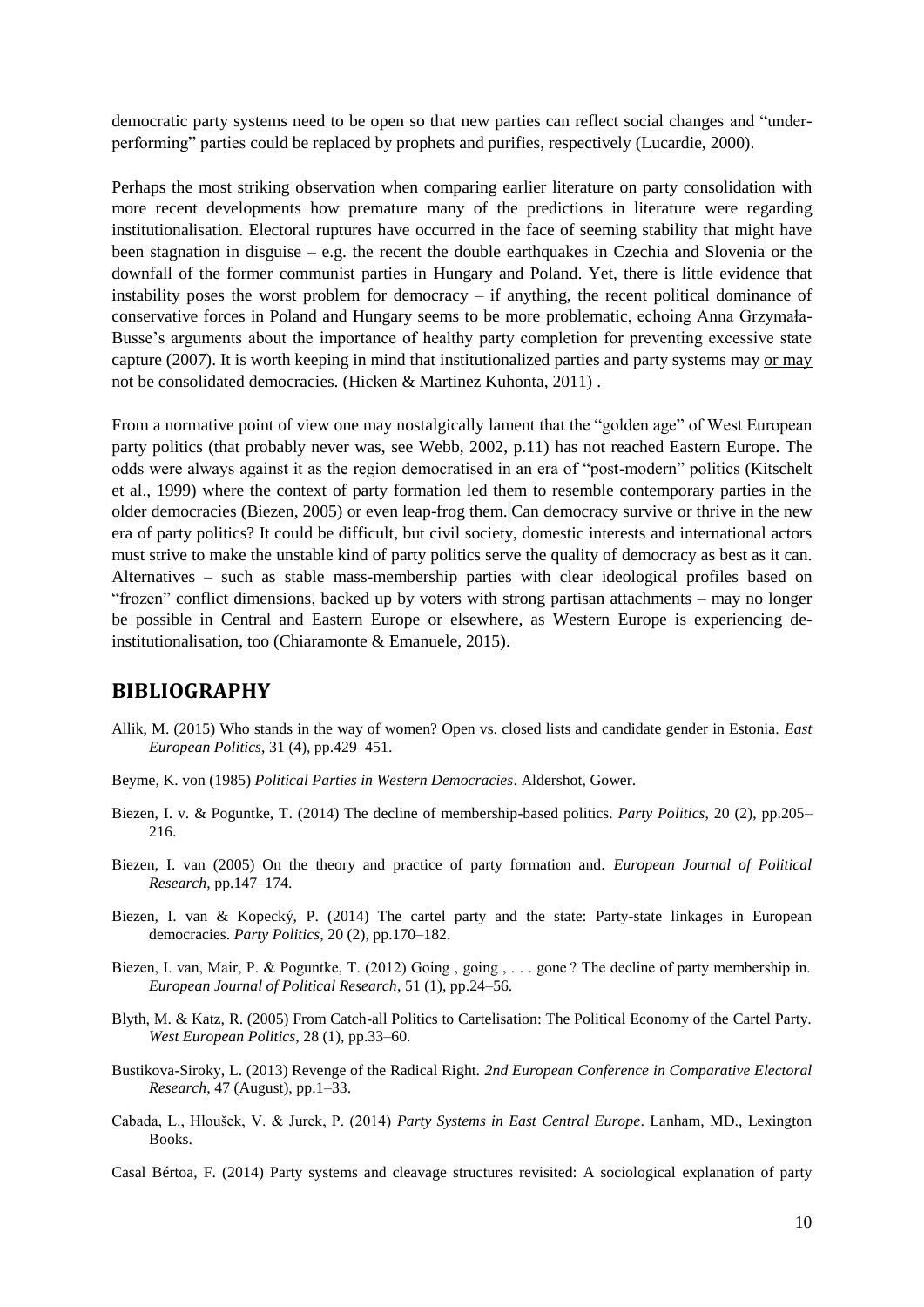system institutionalization in East Central Europe. *Party Politics*, 20 (1), pp.16–36.

- Casal Bértoa, F. & van Biezen, I. (2014) Party regulation and party politics in post-communist Europe. *East European Politics*, 30 (3), pp.295–314.
- Casal Bértoa, F. & Walecki, M. (2014) Regulating Polish politics: 'cartel' parties in a non-collusive party system. *East European Politics*, 30 (3), pp.330–350.
- Chiaramonte, A. & Emanuele, V. (2015) Party system volatility, regeneration and de-institutionalization in Western Europe (1945-2015). *Party Politics*, (Published online before print August 25, 2015).
- Enyedi, Z. (2016) Populist Polarization and Party System Institutionalization. *Problems of Post-Communism*, p.Published online: 14 Jan 2016.
- Enyedi, Z. (2014) The discreet charm of political parties. *Party Politics*, 20 (2), pp.194–204.
- Ezrow, L., Homola, J. & Tavits, M. (2014) When Extremism Pays: Policy Positions, Voter Certainty, and Party Support in Postcommunist Europe. *Journal of Politics*, 76 (2), pp.1–13.
- Gherghina, S. (2014) *Party organization and electoral volatility in Central and Eastern Europe: enhancing voter loyalty*. Oxon, Routledge.
- Grzymała-Busse, A.M. (2007) Rebuilding Leviathan. *Party competition and state exploitation in postcommunist democracies*.
- Grzymała-Busse, A.M. (2002) *Redeeming the Communist Past: The Regeneration of Communist Parties in East Central Europe*. Cambridge, Cambridge University Press.
- Gurov, B. & Zankina, E. (2013) Populism and the Construction of Political Charisma Post-Transition Politics in Bulgaria. *Problems of Post-Communism*, 60 (1), pp.3–17.
- Hanley, S. (2015) All Fall Down? The Prospects for Established Parties in Europe and Beyond. *Government and Opposition*, 50 (02), pp.1–24.
- Hanley, S. (2004) Getting the right right: redefining the centre-right in post-communist Europe. *Journal of Communist Studies and Transition Politics*, 20 (3), pp.9–27.
- Hanley, S. & Sikk, A. (2013) Economy, corruption or promiscuous voters? Explaining the success of Anti-Establishment Reform Parties in Eastern Europe. *Party Politics*, (July), pp.1–41.
- Hicken, a. & Martinez Kuhonta, E. (2011) Shadows From the Past: Party System Institutionalization in Asia. *Comparative Political Studies*, 44 (5), pp.572–597.
- Hloušek, V. & Kopeček, L. (2010) *Origin, Ideology and Transformation of Political Parties*. Farnham, Ashgate.
- Hopkin, J. & Paolucci, C. (1999) The Business Firm Model of Party Organisation: Cases from Spain and Italy. *European Journal of Political Research*, 35 (3), pp.307–339.
- Ibenskas, R. (2014) Activists or money? Explaining the electoral success and persistence of political parties in Lithuania. *Party Politics*, 20 (6), pp.879–889.
- Ibenskas, R. (2015) Understanding Pre-Electoral Coalitions in Central and Eastern Europe. *British Journal of Political Science*, (Published online before print), pp.1–19.
- Innes, A. (2002) Party Competition in Postcommunist Europe: The Great Electoral Lottery. *Comparative Politics*, 35 (1), pp.85–104.
- Ishiyama, J.T. (1997) The Sickle or the Rose?: Previous Regime Types and the Evolution of the Ex-Communist Parties in Post-Communist Politics. *Comparative Political Studies*, 30 (3), pp.299–330.
- Kiss, C. (2002) From Liberalism to Conservatism: The Federation of Young Democrats in Post-Communist Hungary. *East European Politics & Societies*, 16 (3), pp.739–763.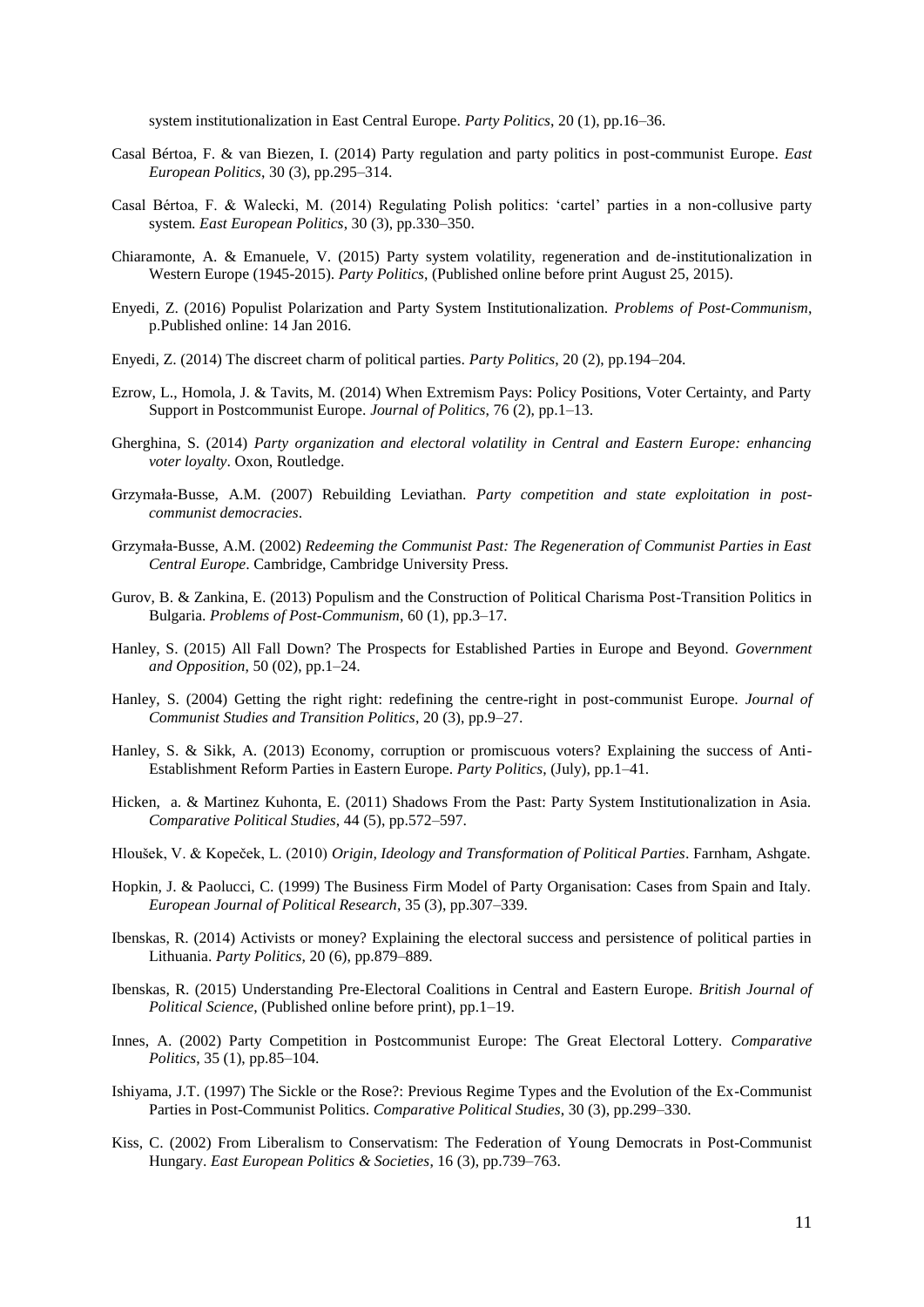- Kitschelt, H., Mansfeldova, Z., Markowski, R. & Toka, G. (1999) *Post-Communist Party Systems. Competition, Representation, and Inter-Party Cooperation*. Cambridge, Cambridge University Press.
- Kopecký, P. (2006) Political parties and the state in post-communist Europe: The nature of symbiosis. *Journal of Communist Studies and Transition Politics*, 22 (3), pp.251–273.
- Kopecký, P., Mair, P. & Spirova, M. (2012) *Party patronage and party government: Public appointments and political control in European democracies*. Oxford, Oxford University Press.
- Kopecký, P. & Spirova, M. (2011) 'Jobs for the Boys'? Patterns of Party Patronage in Post-Communist Europe. *West European Politics*, 34 (February), pp.897–921.
- Krašovec, A. & Haughton, T. (2011) Money, organization and the state: The partial cartelization of party politics in Slovenia. *Communist and Post-Communist Studies*, 44 (3), pp.199–209.
- Kreuzer, M. & Pettai, V. (2004) Political Parties and the Study of Political Employmnet: New Insights from the Postcommunist Democracies. *World Politics*, 56, pp.608–633.
- Linek, L. & Pecháček, Š. (2007) Low Membership in Czech Political Parties: Party Strategy or Structural Determinants? *Journal of Communist Studies and Transition Politics*, 23 (2), pp.259–275.
- Lucardie, P. (2000) Prophets, Purifiers and Prolocutors: Towards a Theory on the Emergence of New Parties. *Party Politics*, 6 (2), pp.175–185.
- Mainwaring, S. (1999) *Rethinking Party Systems in the Third Wave of Democratization: The Case of Brazil*. Stanford, CA, Stanford University Press.
- Mair, P. (1997) *Party System: Approaches and Interpretations*. Oxford University Press.
- Marinova, D.M. (2015) A New Approach to Estimating Electoral Instability in Parties. *Political Science Research and Methods*, 3 (2), pp.265–280.
- Markowski, R. (2011) The Quality of Democracy in Eastern Europe. Public Preferences and Policy Reforms. *West European Politics*, 34, pp.1323–1325.
- Mazzoleni, O. & Voerman, G. (2016) Memberless parties: Beyond the business-firm party model? *Party Politics*, (published online before print).
- Minkenberg, M. (2007) *Transforming the Transformation?: The East European Radical Right in the Political Process*. Oxon, Routledge.
- Mudde, C. (2007) *Popoulist Radical Right Parties in Europe*. Cambridge University Press.
- Olteanu, T. & Nève, D. de (2014) Business Firm or rather Business Men Parties? In: *IPSA/AISP 23rd World Congress of Political Science, Montréal*.
- Pirro, A. (2015) *The Populist Radical Right in Central and Eastern Europe: Ideology, Impact, and Electoral Performance*. Oxon, Routledge.
- Pop-Eleches, G. (2010) Throwing out the bums: Protest voting and unorthodox parties after communism. *World Politics*, 62 (2), pp.221–260.
- Rohrschneider, R. & Whitefield, S. (2013) *The Strain of Representation: How Parties Represent Diverse Voters in Western and Eastern Europe*. Oxford, Oxford University Press.
- Schedler, A. (1995) *Under and Overinstitutionalization: Some Ideal Typical Propositions Concerning new and old party systems*.
- Sikk, A. (2013) Electoral Congruence and Novelty: Accounting for Partially New Parties. In: *ECPR Join Sessions of Workshops*. Mainz.
- Sikk, A. (2006) *Highways to power: new party success in three young democracies*. Tartu, Tartu University Press.